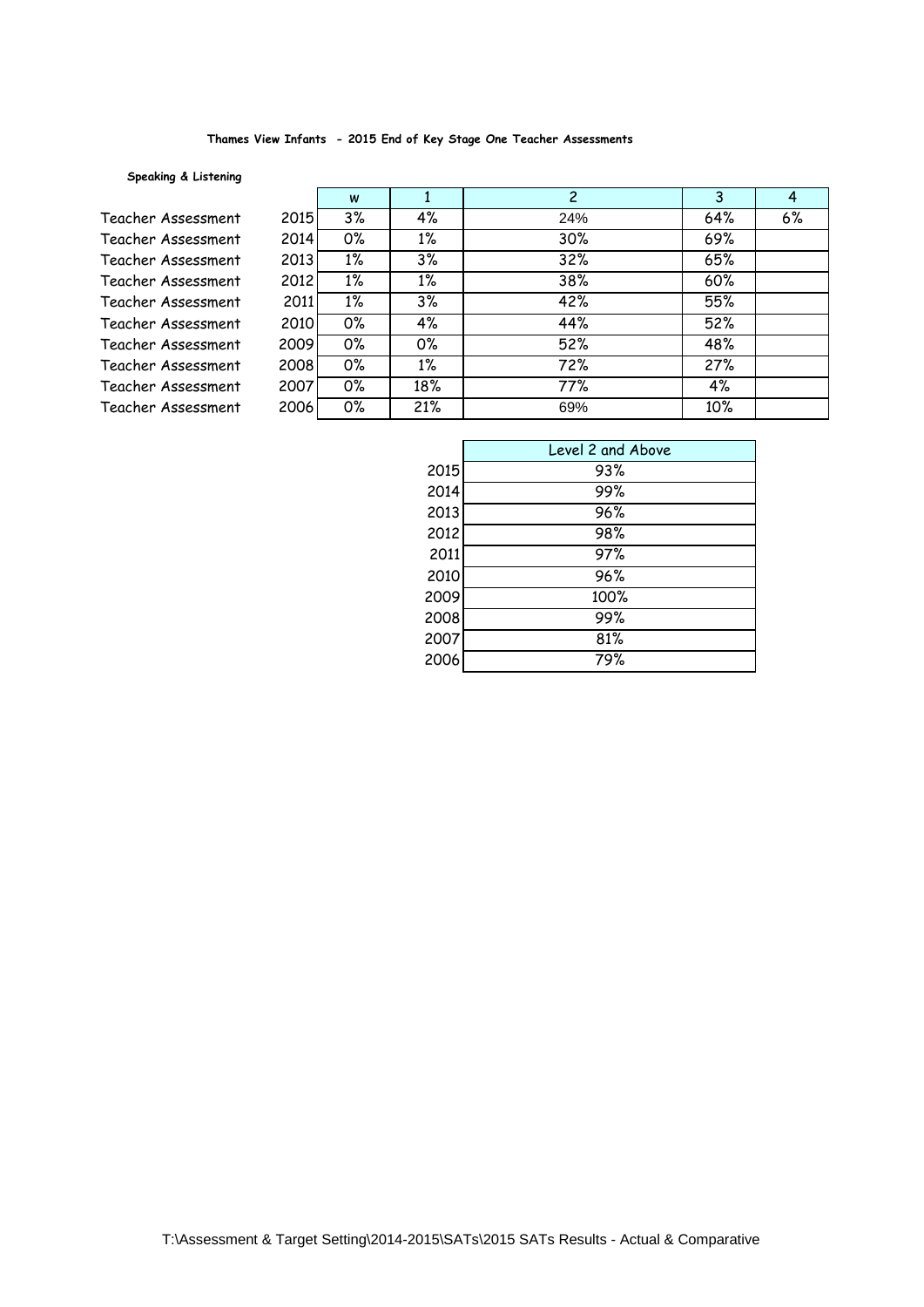# **Reading**

Teacher Assessment 2 Teacher Assessment 2 Teacher Assessment 2 Teacher Assessment 2 Teacher Assessment 2 Teacher Assessment 2 Teacher Assessment 20 Teacher Assessment 20 Teacher Assessment 20 Teacher Assessment 20

|      | W     | 1     | 2c               | 2 <sub>b</sub> | 2a  | 3   | $\overline{4}$ |
|------|-------|-------|------------------|----------------|-----|-----|----------------|
| 2015 | 0%    | 3%    | 0%               | 3%             | 17% | 69% | 7%             |
| 2014 | 0%    | 2%    | 0%               | 2%             | 22% | 65% | 8%             |
| 2013 | $1\%$ | 3%    | $\overline{2}\%$ | 4%             | 21% | 65% | 5%             |
| 2012 | 0     | $1\%$ | $1\%$            | 8%             | 24% | 66% | 3%             |
| 2011 | $1\%$ | 3%    | 2%               | 5%             | 24% | 66% |                |
| 2010 | 2%    | 3%    | 2%               | 7%             | 22% | 63% |                |
| 009  | 0%    | 0%    | 4%               | 13%            | 37% | 46% |                |
| 800! | 0%    | 7%    | 9%               | 15%            | 33% | 35% |                |
| 007  | 0%    | 15%   | 14%              | 37%            | 23% | 10% |                |
| :006 | 3%    | 25%   | 11%              | 34%            | 13% | 13% |                |

|      | 2c and Above |
|------|--------------|
| 2015 | 97%          |
| 2014 | 98%          |
| 2013 | 97%          |
| 2012 | 99%          |
| 2011 | 97%          |
| 2010 | 94%          |
| 2009 | 100%         |
| 2008 | 92%          |
| 2007 | 84%          |
| 2006 | 71%          |

|      | 2b and above |
|------|--------------|
| 2015 | 97%          |
| 2014 | 98%          |
| 2013 | 95%          |
| 2012 | 98%          |
| 2011 | 95%          |
| 2010 | 92%          |
| 2009 | 96%          |
| 2008 | 83%          |
| 2007 | 70%          |
| 2006 | 60%          |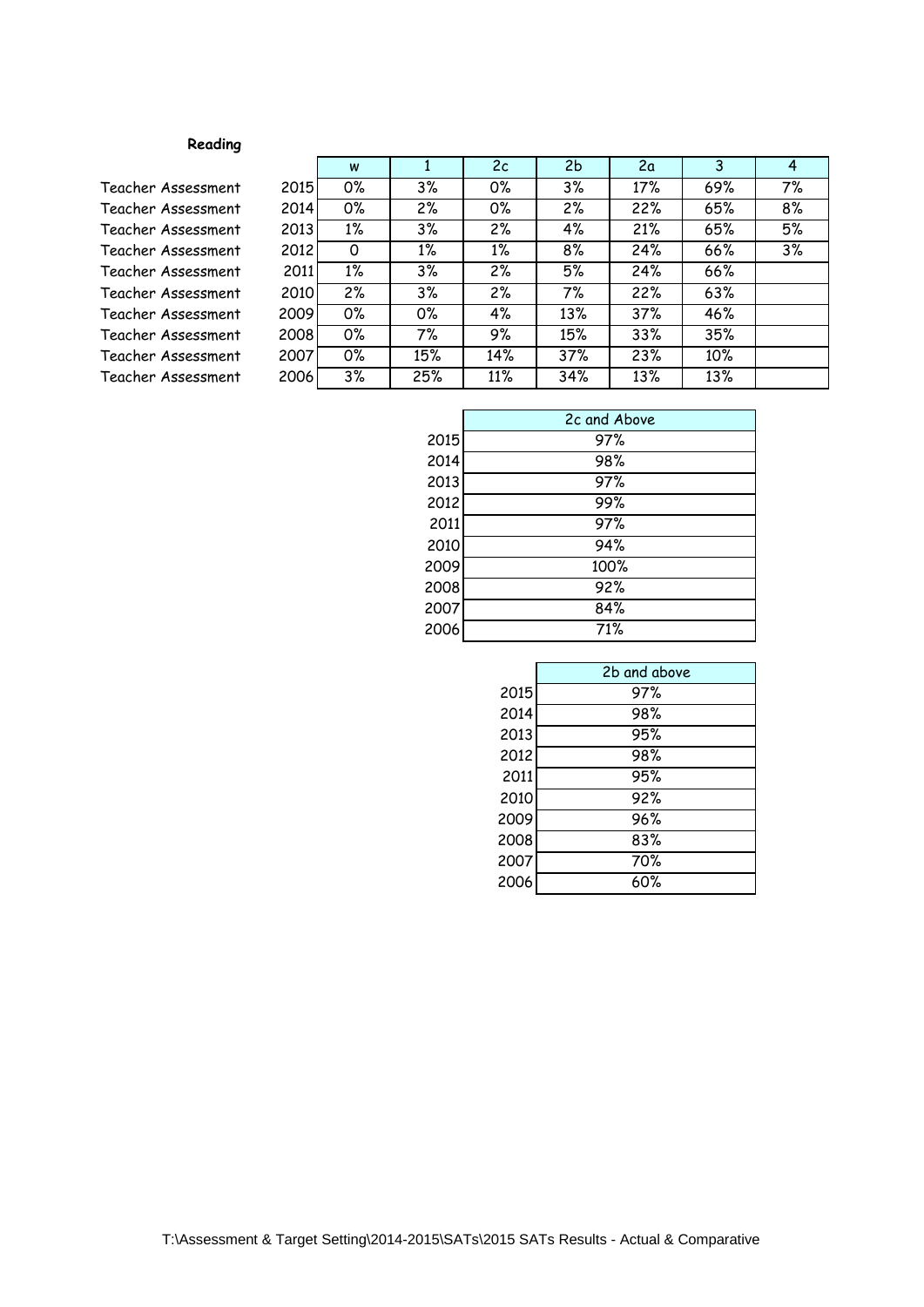# **Writing**

Teacher Assessment 2 Teacher Assessment 2 Teacher Assessment 2 Teacher Assessment 2 Teacher Assessment Teacher Assessment 2 Teacher Assessment 2 Teacher Assessment 20 Teacher Assessment 20 Teacher Assessment 20

|      | W     |                  | 2c  | 2 <sub>b</sub> | 2a  | 3   | 4  |
|------|-------|------------------|-----|----------------|-----|-----|----|
| 2015 | 0%    | 3%               | 3%  | 9%             | 16% | 62% | 6% |
| 2014 | 0%    | 0%               | 3%  | 16%            | 19% | 62% | 4% |
| 2013 | 2%    | 2%               | 4%  | 12%            | 16% | 62% | 2% |
| 2012 | $1\%$ | $1\%$            | 5%  | 15%            | 19% | 58% |    |
| 2011 | 2%    | 3%               | 5%  | 13%            | 24% | 54% |    |
| 2010 | 2%    | 4%               | 3%  | 15%            | 26% | 49% |    |
| :009 | 0%    | $\overline{0\%}$ | 7%  | 22%            | 31% | 40% |    |
| 800! | 0%    | 5%               | 21% | 25%            | 31% | 19% |    |
| :007 | 0%    | 18%              | 21% | 40%            | 14% | 7%  |    |
| :006 | 7%    | 21%              | 25% | 26%            | 13% | 8%  |    |

|      | 2c and Above |
|------|--------------|
| 2015 | 97%          |
| 2014 | 100%         |
| 2013 | 96%          |
| 2012 | 98%          |
| 2011 | 96%          |
| 2010 | 93%          |
| 2009 | 100%         |
| 2008 | 96%          |
| 2007 | 82%          |
| 2006 | 72%          |

|      | 2b and above |
|------|--------------|
| 2015 | 93%          |
| 2014 | 97%          |
| 2013 | 92%          |
| 2012 | 93%          |
| 2011 | 91%          |
| 2010 | 90%          |
| 2009 | 93%          |
| 2008 | 75%          |
| 2007 | 61%          |
| 2006 | 47%          |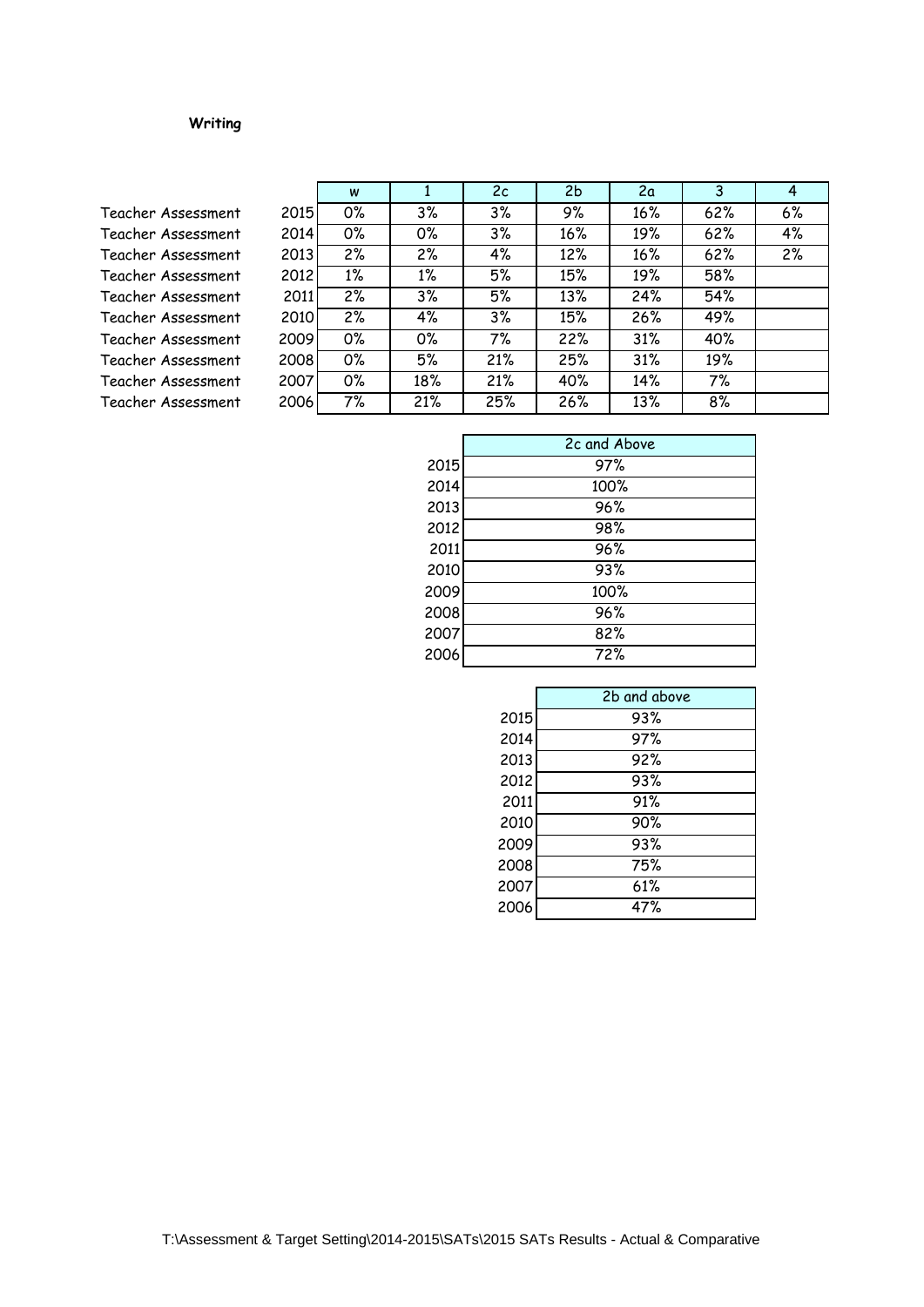### **Maths**

Teacher Assessment 2 Teacher Assessment 2014 Teacher Assessment 2013 Teacher Assessment 2 Teacher Assessment 20 Teacher Assessment 20 Teacher Assessment 20 Teacher Assessment 20 Teacher Assessment 20

|     | W     |       | 2c    | 2 <sub>b</sub> | 2a  | 3   | 4  |
|-----|-------|-------|-------|----------------|-----|-----|----|
| 015 | 0%    | $1\%$ | 4%    | 8%             | 16% | 68% | 3% |
| 014 | 0%    | 0%    | 2%    | 6%             | 26% | 66% | 3% |
| 013 | $1\%$ | $1\%$ | 3%    | 8%             | 22% | 66% |    |
| 012 | $1\%$ | 2%    | $1\%$ | 15%            | 24% | 58% |    |
| 010 | 0%    | 3%    | 4%    | 16%            | 26% | 51% |    |
| 009 | 0%    | 0%    | 3%    | 28%            | 30% | 39% |    |
| 008 | 0%    | 0%    | 14%   | 44%            | 19% | 24% |    |
| 007 | 0%    | 11%   | 14%   | 37%            | 30% | 7%  |    |
| 006 | 0%    | 15%   | 21%   | 36%            | 20% | 8%  |    |

| 2c and Above |
|--------------|
| 99%          |
| 98%          |
| 99%          |
| 97%          |
| 97%          |
| 97%          |
| 100%         |
| 100%         |
| 88%          |
| 85%          |
|              |

| 2b and above |
|--------------|
| 95%          |
| 98%          |
| 96%          |
| 97%          |
| 94%          |
| 93%          |
| 97%          |
| 87%          |
| 74%          |
| 64%          |
|              |